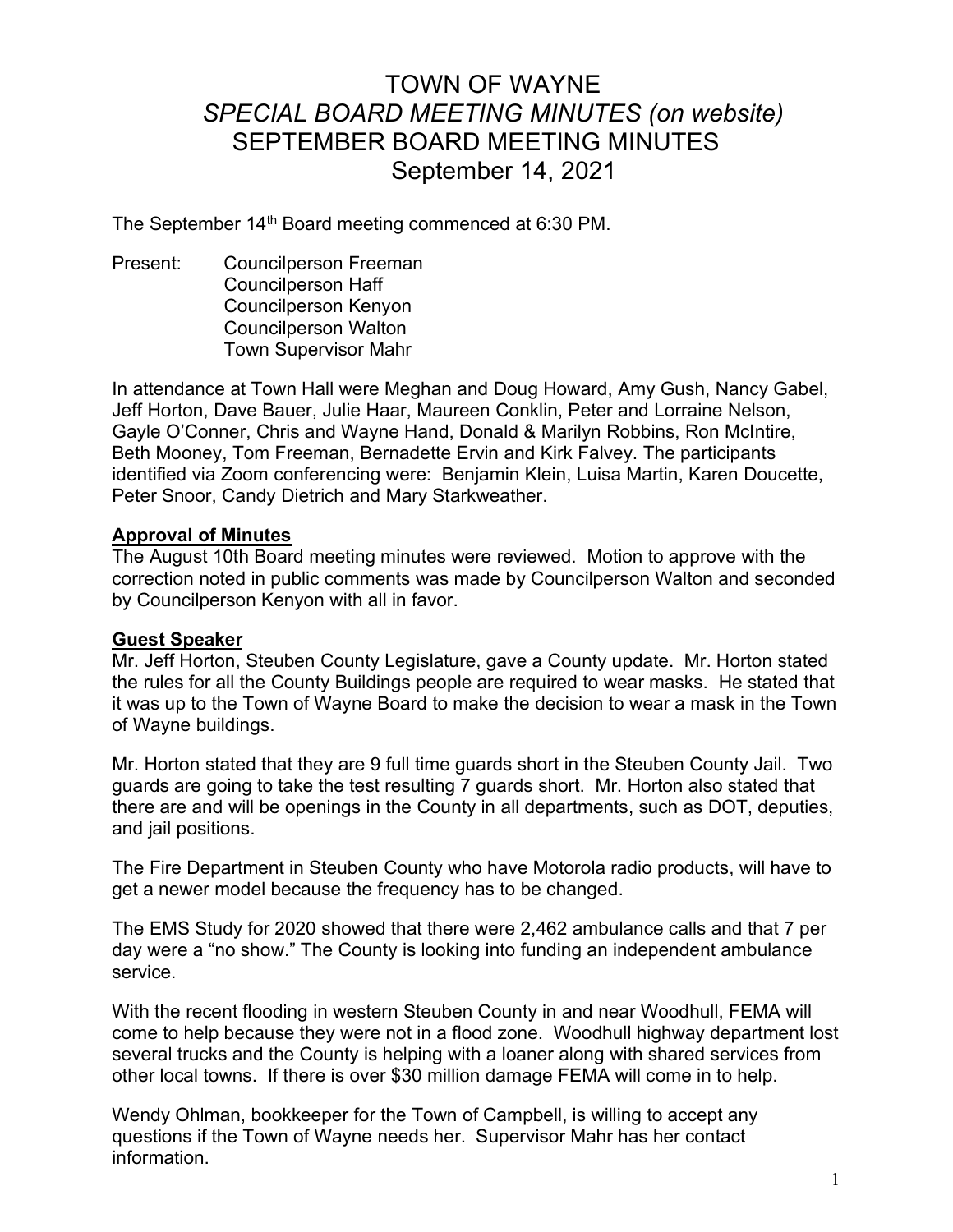## Supervisors Report

The Supervisor's report was reviewed. Councilperson Haff asked for an update on the Equipment Reserve Fund regarding the flayer mower funding.

Supervisor Mahr said the figure of \$230,000 is not accurate and should be \$14,000 lower. Councilperson Haff stated that was the amount for the attachment. Supervisor Mahr said what we need to do is get with Williamson Law to go over the report. Councilperson Haff feels this report is incorrect and will not accept it. Councilperson Walton agreed. Councilperson Freeman stated that we have to get it resolved so we are comfortable with it.

In the Highway Department Councilperson Walton stated the actuals continue to have a run rate issue on both general repairs and snow removal personnel services. The twoline items were funded at \$10,000 per month and running at \$12,000 per month. It looks like expenses are going to be \$24,000 over on those two budget lines. It looks like on DA 9060.8 hospital and medical insurance line actual costs are running \$500 per month over budget which projects to be over by \$6,000 by end of the year.

Supervisor Mahr reviewed the General and the Highway Funds where there were minuses and put together a Resolution to make a budget modification to bring those accounts back to zero. Highway expenses in the vouchers being approved this month that would have added the overage were also incorporated into the numbers. Supervisor Mahr is preparing a list of things to go through with Williamson Law.

Councilperson Haff requested an explanation of why the budget is over by \$4,160 on Watershed. Supervisor Mahr said that Mr. Jeff Cederstrand reorganized the files for the Watershed files for the septic. Ms. Gush stated it took many days to organize 1,100- 1,200 households. Councilperson Haff stated we budgeted \$5000 for Watershed inspections so that basically says we are almost doubling our budget. If this is for clerical, this needs to be documented as part of the budget so for next year so the budget is accurate.

Councilperson Freeman stated that for the expenditure report for Watershed Inspections shows a negative of \$2,410. Supervisor Mahr said that Mr. Jeff Cederstrand submitted a voucher so that's why it is added into it. The reorganization was only a one-time expense. Ms. Gush will check the timesheets for hourly and what else for verification.

Councilperson Freeman requested that in this Resolution exclude the Watershed Inspections. Supervisor Mahr stated \$2,410 be added to get the budget item back to zero. Councilperson Freeman agrees with Councilperson Haff that if that was more admin and Councilperson Haff said it should be taken out of a different line item than from Watershed Inspections.

With that change, Councilperson Walton made a motion to approve the Budget Transfers as laid out on the sheets with the modification to the Watershed Inspections and lower it to \$2,410, seconded by Councilperson Kenyon. The voting was as follows:

| Councilperson Freeman Yes |     | Councilperson Kenyon        | <b>Yes</b> |
|---------------------------|-----|-----------------------------|------------|
| Councilperson Haff        | Yes | <b>Councilperson Walton</b> | Yes        |
|                           |     | <b>Supervisor Mahr</b>      | <b>Yes</b> |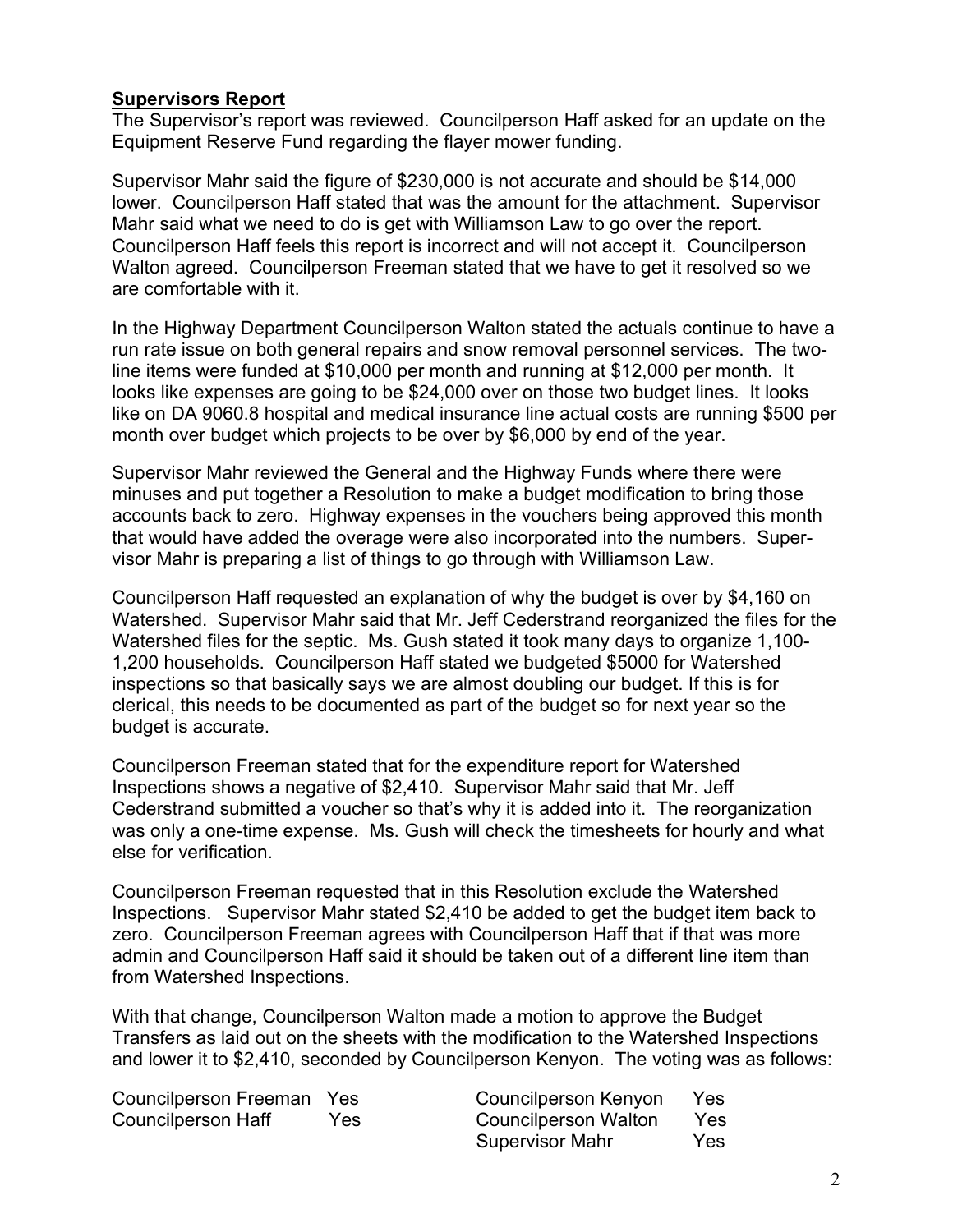Supervisor Mahr reconfirmed the Town Board's availability for the Budget Workshop on Tuesday, September 21<sup>st</sup> at 6:00 pm. Supervisor Mahr will contact Harter Secrest and find out what is the latest Union update.

Supervisor Mahr said that he was not familiar with the tax challenge documentation from Marty Ellis. Councilperson Haff stated there was an e-mail sent out detailing what has happened already and the Board asked if they want to settle this matter without going to court. The Board doesn't know where our Assessor David Oliver stands on this particular topic. Councilperson Haff also stated he needs more information to make a decision on this. Councilperson Walton asked where this came from. Supervisor Mahr stated he received it from Mr. Dunbar and was told to put in the Board packet. Supervisor Mahr will contact Assessor David Oliver and go over it with him.

## Clerks Report

The Clerk's monthly report for August was reviewed with minimal discussion. Motion to approve the report was made by Councilperson Kenyon and seconded by Councilperson Haff with all in favor.

Supervisor Mahr mentioned in Abstract 9 that water supplies and mowing were going over budget and that a time clock for the Union was purchased by Highway Superintendent Howard from Long's in Penn Yan.

Supervisor Mahr stated that he wanted to bring another issue for the Board's attention. Voucher 184 in General and Voucher 105 in Highway for the Association of Towns was for the Town's Workman's Comp Insurance which was supposed to be paid the first of the year and was not. There is not enough money in the DA 9040.8 account. The short fall of \$2,640 will require a modification to be made next month. Councilperson Walton asked if the annual amount is right. Supervisor Mahr stated it was.

Councilperson Haff asked about the Municipal Workers of \$11,222, is that going to be short. Supervisor Mahr stated it was. We had a larger amount last year. Councilperson Freeman suggested that we take a look at it for next year as Workers Comp usually goes up.

Supervisor Mahr stated the Town will incur a bill for \$170,000 for paving Coryell Road to be paid in October.

Councilperson Freeman made a motion to approve the Vouchers and seconded by Councilperson Haff with all in favor.

## Justice Report

The monthly summary report was presented with no discussion.

## Assessor Report

Supervisor Mahr stated he received a document from Assessor David Oliver today which is being handed out to discuss in October. It was a tax challenge from 2020. Councilperson Walton requested that Assessor David Oliver attend the October meeting to explain this challenge and the one previously discussed.

## Highway Superintendent

Superintendent Howard reported that 859 gallons of fuel was used in August.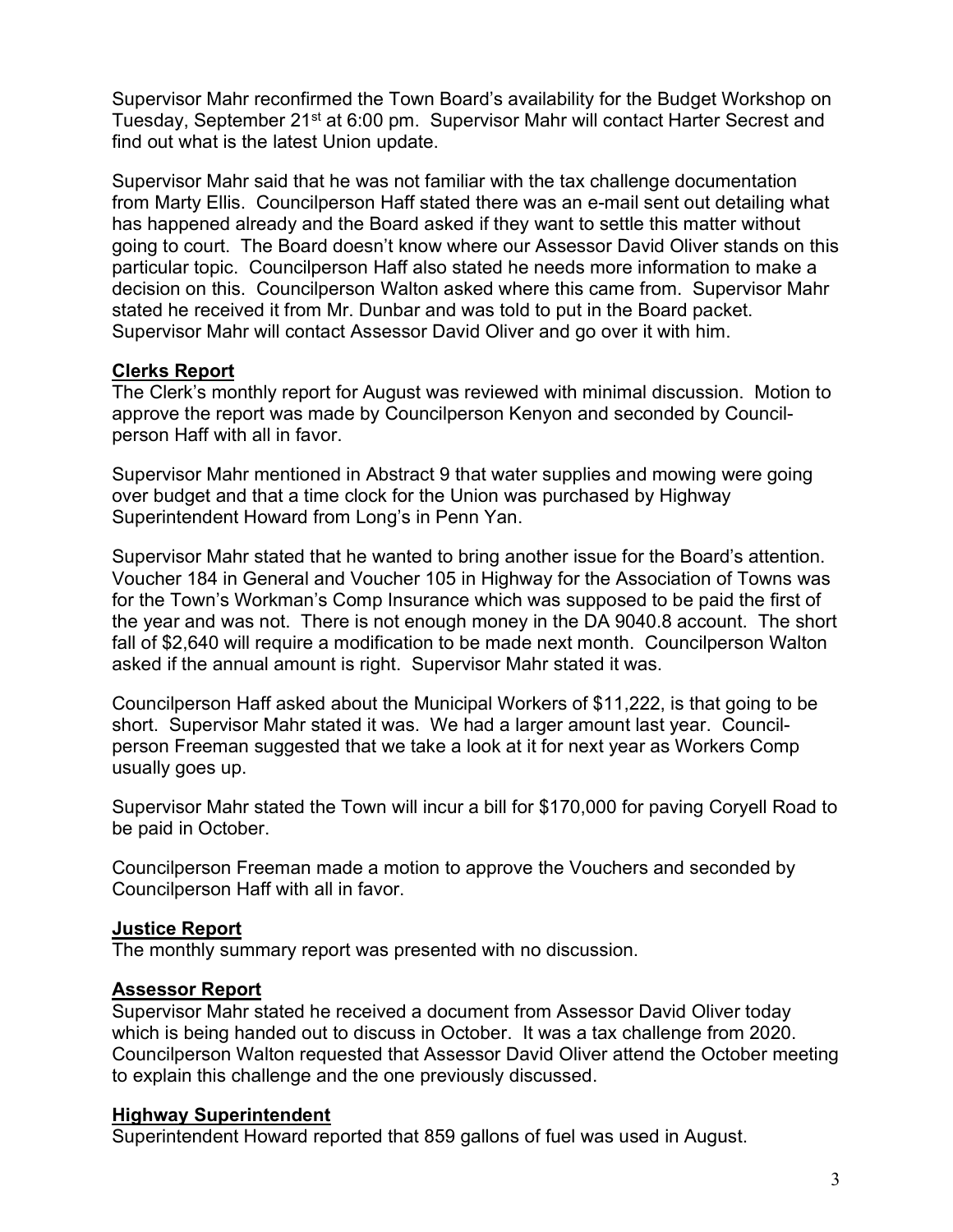Superintendent Howard met with Larson Design Engineering on August 12<sup>th</sup> to go over the culverts, stone wall reconstruction, and road stabilization needed for the East Lake Road repair project. Larson Engineering is putting together a packet that needs a signature of approval before he can proceed. Councilperson Haff made a motion for Supervisor Mahr to sign for approval to get this project underway seconded by Councilperson Walton. The voting was as follows:

| Councilperson Freeman Yes |      | Councilperson Kenyon   | Yes  |
|---------------------------|------|------------------------|------|
| Councilperson Haff        | Yes. | Councilperson Walton   | Yes: |
|                           |      | <b>Supervisor Mahr</b> | Yes  |

Activities for the month that Superintendent Howard reviewed were mowing road sides. Coryell Road has been blacktopped with 3" binder and the shoulders need to be done when County finishes with Groves Spring Road they will bring the shoulder machine down. Councilperson Haff asked if the CHIPS seal would be done next year. Councilperson Haff asked why do they have to wait so long to put the CHIPS seal on, is there a cure time for the base. Superintendent Howard stated that it probably was money and that there is a good blacktop binder on for the winter. Councilperson Haff said that he thought that was the whole idea to put CHIPS sealer to keep binder together. Superintendent Howard stated it would stay together and that it was a courser blacktop. Councilperson Haff asked if they are going to do Grove Springs Road this year – seal it. Superintendent Howard said that they put the binder on and then they blacktopped the surface.

Supervisor Mahr stated that the Board is going to need guidance for the Budget regarding the handling of CHIPS expenses and revenues. Superintendent Howard will be putting in for more CHIPS once we get the canceled checks back. Superintendent Howard stated we will have everything spent and actually reimbursed, "reallocated" money to us that they took away last year, and increased some to about \$114,000 with CHIPS. Now, it is up to \$155,000 they will reimburse us and we will have to spend the \$155,000 before they will give it back.

Superintendent Howard stated that for the East Lake Project he will put an ad in the paper to advertise and Larson Engineering will handle that paperwork.

Superintendent Howard stated that they have been ditching and installing driveway pipes on Silsbee, Turner, and Mohawk Roads. We have done shared services to the County for storm damage in Woodhull, Jasper, and Addison area.

Superintendent Howard stated that he received the quote today for new truck. It's only good for 10 business days, making it difficult to go from meeting month to month. The first quote went up \$15,389 and won't see the truck until 2023. So, the new quote is \$265,481.

Supervisor Mahr said that a couple things changed since the last Board meeting when the Board made the motion to move the \$230,000 money from the equipment reserve, Superintendent Howard did not know the lead time was that long and didn't find out until after the fact. More importantly, the motion was incorrect because it was for \$230,000 and that money figure was incorrectly reflected on the August Supervisor's report. The Board can make a motion to rescind the motion. There is no sense of urgency. Councilperson Freeman stated that from an accounting standpoint we cannot do it because the money is not there.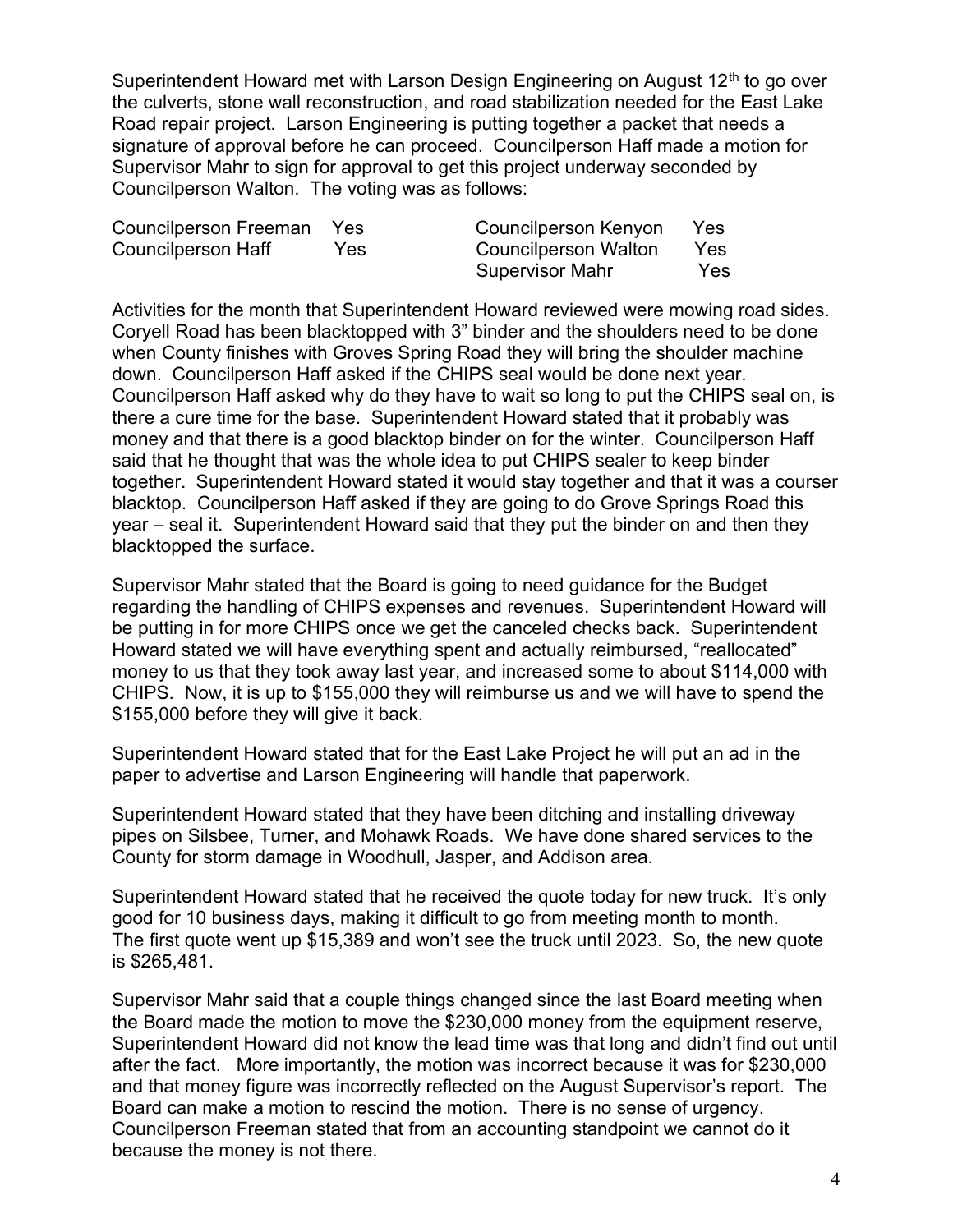Councilperson Freeman asked if the letter with the quote is not due until the final delivery of the truck to the Town. Superintendent Howard said that was correct. It's only good for 10 days so if we go ahead and do this we will not have to pay until the third quarter of 2023 for delivery. It's a commitment that locks in the price.

Councilperson Haff asked if this is a piggyback to the Onondaga bid. Superintendent Howard said yes. An audience member asked what year the truck would be and Superintendent Howard responded that it would be a 2023 truck.

Councilperson Haff asked that since the last two trucks were Western Stars, will the Peterbilt service be different. Superintendent Howard said that we would be changing repair shops. There are two repair shops: one in Owego and one near Tracy's at the Thruway exit in Rochester. The Western Stars are more expensive than the Peterbilt probably because of the electronics on them.

Councilperson Haff made a motion we get on the list for the Peterbilt 2023 dump truck, seconded by Councilperson Kenyon. The voting was as follows:

| Councilperson Freeman Yes |     | Councilperson Kenyon | Yes        |
|---------------------------|-----|----------------------|------------|
| Councilperson Haff        | Yes | Councilperson Walton | Yes        |
|                           |     | Supervisor Mahr      | <b>Yes</b> |

Councilperson Freeman stated the quote did not say it is for the Town of Wayne. Superintendent Howard will request a new quote to reflect it's for the Town of Wayne. We need two signatures for this so Supervisor Mahr and I can do that.

Supervisor Mahr will contact the Association of Towns to find out what we need to address the budget modification voted on last month.

Councilperson Haff said that another interesting question on this was that we have the budget year for 2021 and 2022 which typically the Board tries to put between \$80,000– \$120,000 into our equipment reserve depending how we end up at the end of the year. Do we want to put that money in the equipment reserve so that we know that we are spending that money on equipment from equipment reserve or do we just have that money in the highway budget to pay for this equipment? It's all about how you want to track it. Supervisor Mahr stated that the way the bank is set up, the reserve account has a little more interest, but doesn't know how much of a difference that makes. Councilperson Walton stated that we have to budget more for the truck anyway so your point is do we leave \$200,000 or more in the reserve or put it in a line item. Councilperson Haff asked if we should put it in the reserve until we actually have to pay for the truck and then take it out to pay for the truck. Councilperson Walton suggested putting it into the reserve until we have to pay for the truck getting a higher interest and Councilperson Haff said it would be more traceable to do it that way and it's more paperwork. Councilperson Walton stated that it is still two years away.

Supervisor Mahr stated that we have the possibility to build up the reserve and we could have extra cash and you don't have to take everything out of the reserve.

## Code Enforcement Officer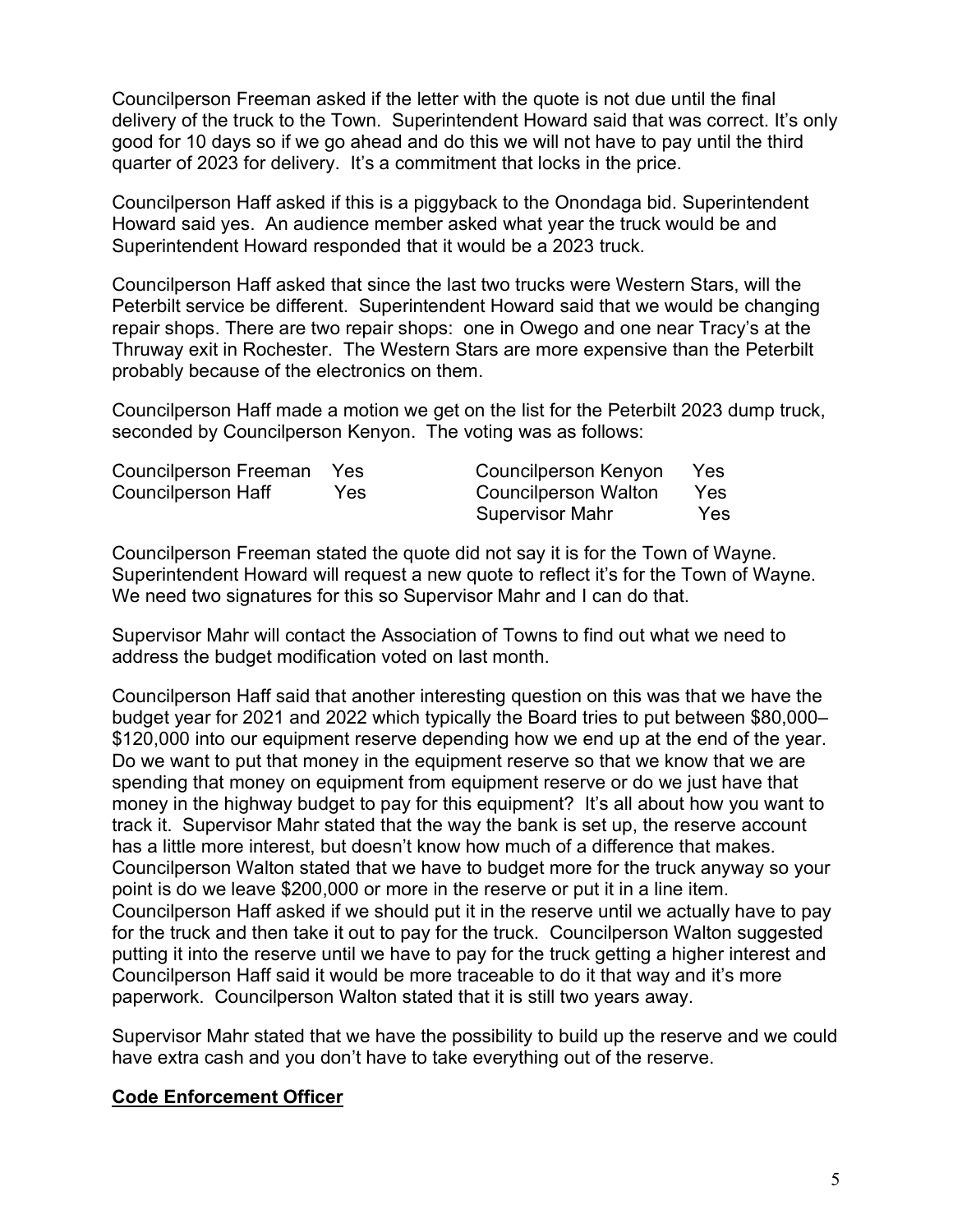The Zoning Board minutes from July were approved at the September 13th meeting. The Planning Board will be meeting on September 20th. The monthly Code Enforcement was reviewed with no discussion or comments.

## Ethics Committee

Supervisor Mahr stated that The Ethics Committee submitted minutes which were sent out and asked if there was anything the Board wanted to add. No comments were stated. Councilperson Kenyon stated that Karen Doucette has been doing the minutes. At the last meeting the one thing the committee did find out is that the Board Liaison cannot vote on anything, so the person that has to be a part of that Committee is the Town Clerk and that person can vote and take minutes.

# Watershed

Supervisor Mahr stated that the insurance payment from KWIC was received in August and deposited in the bank.

The monthly report was presented with no discussion.

## Dog Control Officer

DCO Howard stated the month of August was not as busy. On Sylvan Beach they are leashing the dogs more. The Town did have a dog drop-off that was transferred to Schuyler County and he already has an adoption in process. Councilperson Kenyon asked if that went through the SPCA and DCO Howard responded yes.

## History

Supervisor Mahr asked if the Board has any questions. Councilperson Walton stated that it sounds they are getting close to letting the public go in to see what's going on.

## Web Statistics

Supervisor Mahr stated that on the Web meeting, Scott Deming will be here in October. Councilperson Haff suggested that the statistics did not need to reviewed.

# Old Business

Darlene Swarthout left Supervisor Mahr some Playground notes that they have raised more money for the basketball court that is up to almost \$200 which will be booked soon. They also requested if they could do a dinner or lunch at the Town Hall to raise money. Council-person Kenyon suggested that the Fire Hall would be more appropriate. She is still waiting to get concrete prices. The two basketball courts they are looking at, one half sized being 47' x 50' x 6" deep and the other would be 84' x 50' x 6" deep.

Councilperson Haff commented on last month's minutes. There was a question about the Justice Report in that the Summary would be misrepresenting the report. Supervisor Mahr said that Justice Freeman was going to research that and has not heard back. Councilperson Walton said that the discussion was about putting people's names on the report. Supervisor Mahr said that the names were deleted and the Board would only be looking at the dollar amount and asked to just put a summary report together.

Councilperson Haff made a motion for Assessor Oliver to attend the October 12th Board Meeting. There are a couple topics to discuss. Councilperson Walton stated there are three issues: one was the reval rebate and the two outstanding cases. Supervisor Mahr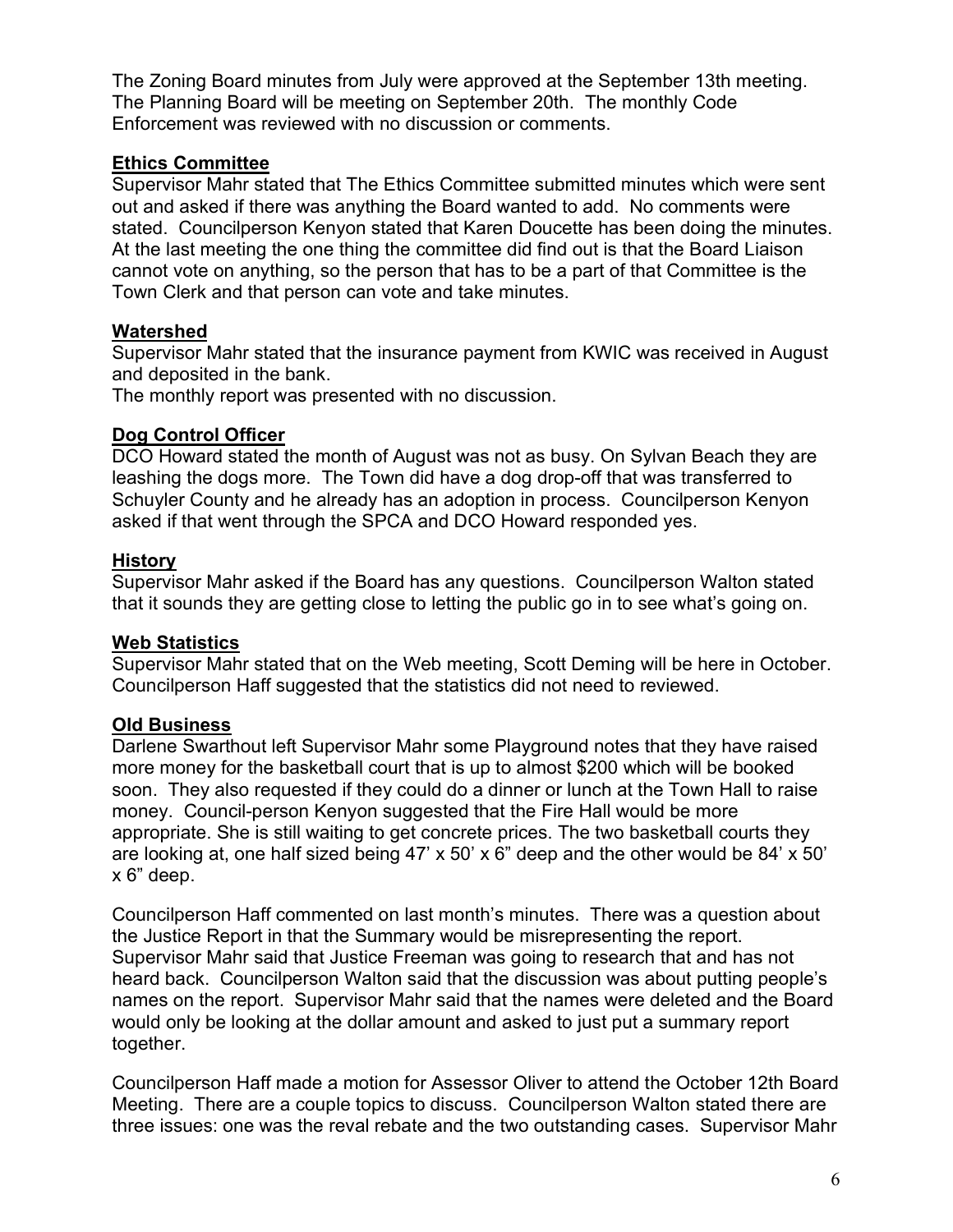asked for a second to the motion. Councilperson Kenyon seconded the motion. All in favor.

## New Business

Ms. Lorraine Nelson brought up about putting up a new speed limit sign on East Lake Road. Ms. Nelson has prepared a list of signatures for the speed limit be reduced, presented to the County Supervisor so a study can be made and to be approved by the State. Mr. Jeff Horton stated that the Board needs to accept Ms. Nelson's petition, that will be turned over to the County Transportation, which, in turn, will go to the County Legislature to approve. Eventually, it will go to the NYS Police and they actually go out on that road and do a "ball" test. They pretend there are kids on the side of the road doing all kinds of testing with the ball and they will give you a recommendation on the speed limit. You can put on the petition that you want a "20" or "40" mile speed limit, but they don't even look at that. They look at that the Town Board and County accepted it, so the State does their own formula. There are at least ten signatures on the petition.

Councilperson Haff made the motion to accept the petition with a second by Councilperson Kenyon. Councilperson Walton asked if the posted speed limit was 25 mph. The answer was yes. Councilperson Walton further asked if the State could make the speed limit higher. Mr. Horton said he has never heard of one getting raised, but they do their test and do deny a lot of them. What they will say is that what is there is sufficient.

Ms. Lulu Martin asked what road are they talking about. Councilperson Walton stated that the answer was East Lake Road from down by the Glenwood Club to Hines Road. Councilperson Freeman stated it was not Keuka Village Road.

The question was asked of Mr. Horton how long does it take. Mr. Horton replied that about a year and a half after it gets to the State.

Supervisor Mahr asked if all were in favor. The response was yes.

Councilperson Freeman stated that the Board has been talking about having the State conduct an audit. With COVID-19 hitting, the State has been delayed. Councilperson Freeman reached out to Mengel, Metzger, Barr, a CPA firm, with a division that does municipality and school audits. Explained how large was our town, our budget, and what we are looking for in the audit. Received documentation explaining that most town of our size they do not do a full-blown audit with everything with footnotes and that would be about \$15,000. Most of the towns our size would do is the MOU (Memorandum of Understanding), look at a sample of AUD's that are turned into the State, Payrolls, Vouchers, anything that would be in detail but not everything. That rough estimate runs from \$5,000 to \$6,500. Councilperson Freeman will get a sample contract to be shared with the Board. Councilperson Haff stated he was in favor of this because we have been working towards this for months and it is a good idea that we move forward with a private auditor. Councilperson Freeman stated the firm was very busy and they probably would not be able to do this until end of October or beginning of November. They are very familiar with Williamson Law. Supervisor Mahr asked if we engaged in a contract with them is there any way they can do a couple things earlier to get things started. Councilperson Freeman offered to go back with questions. Councilperson Haff made a motion to move forward with it as long as we are within the \$5,000 to \$6,000 range. Councilperson Kenyon seconded the motion. The voting was as follows: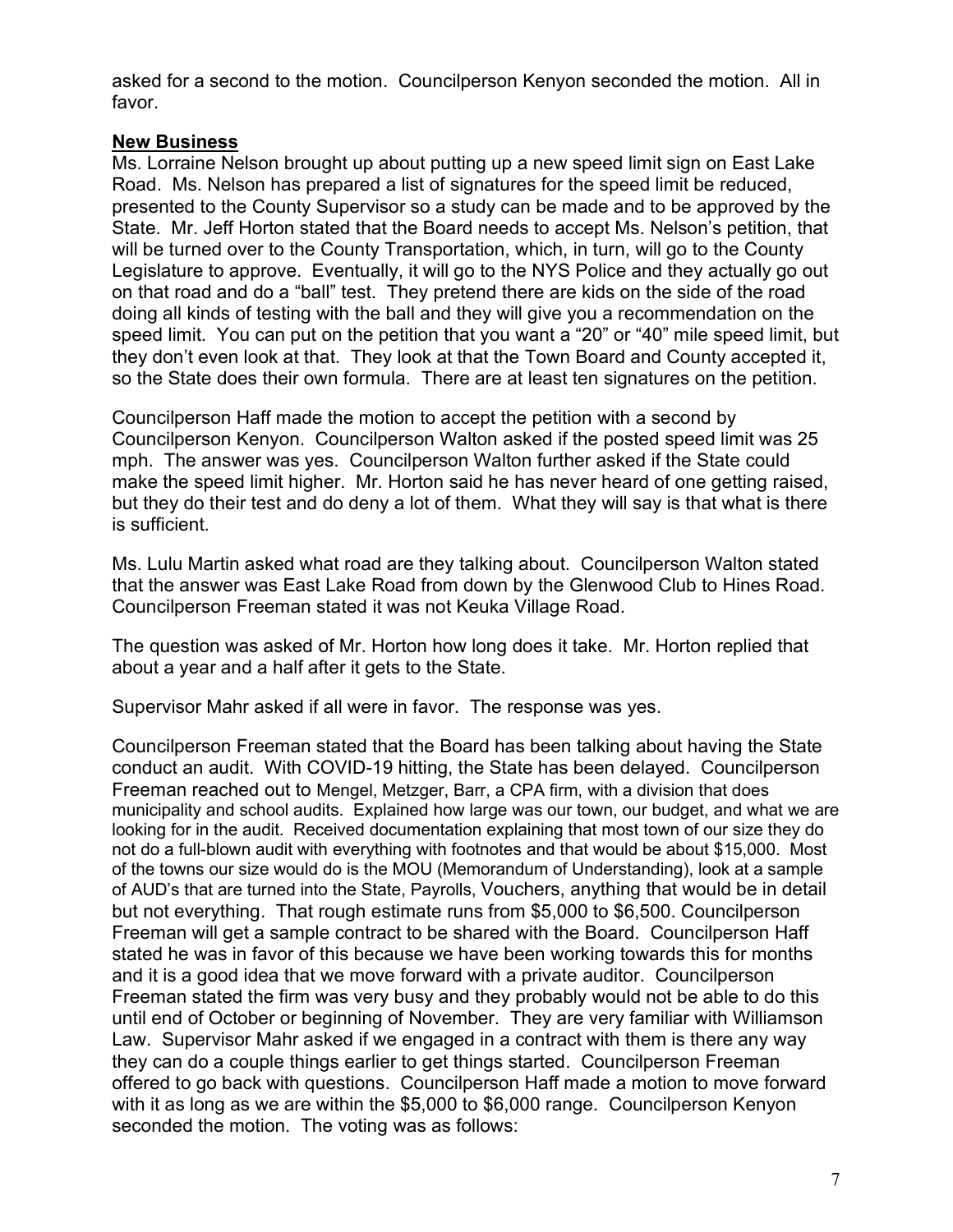Councilperson Freeman Yes Councilperson Kenyon Yes Councilperson Haff Yes Councilperson Walton Yes

Supervisor Mahr Yes

## Public Comments

Mr. Kirk Falvey stated that there is a Town of Wayne sign at the end of Cty. Rte. 230 and Keuka Hill that is starting to fall apart. Superintendent Howard will check it out and get a new one. Councilperson Haff stated that there is a line item for Beautification and could address this expense.

Ms. Lulu Martin asked what is the understanding of the Board as to the reason why Supervisor Dunbar resigned. Councilperson Freeman stated she did not know and the letter did not say. Councilperson Walton read the letter. Supervisor Mahr stated that it will be posted on the website. Supervisor Majr stated that besides the letter left on the desk was Town's laptop, keys, list of passwords and a credit card cut up. He tried to find out if that the account was canceled, since his name was on the account they would not talk with anyone from the Town of Wayne. So, the Town will have to pursue through the Town's lawyer, a letter to Mr. Dunbar to reauthorize someone else to be on the account. Ms. Martin asked about the Clerk position and Supervisor Mahr stated the Town would advertise for the position.

Mr. Falvey said that if we were going to contact a lawyer for a letter to Mr. Dunbar, wouldn't it be easier for someone just to contact him to see if he'll do it without a lawyer. It seems like it is a waste of money if someone can do it and Mr. Falvey offered to talk with him. Councilperson Freeman stated that the bank wanted to see a copy of the minutes from this meeting where we accepted his resignation and appointed a new Supervisor. We are hoping that the bank can adjust that credit card to close the account with that information. Ms. Haar offered to assist because she is also on the Five Star account. Councilperson Freeman stated this is a priority because the way the credit card was set up where NYSEG and things like that were paid automatically, so if it's closed then those accounts have to get paid separately.

Mr. Horton was asked how they handle credit cards in the Town of Campbell. He stated they are in the Town's name and they never leave the Town Hall. If someone has to go to a training, the Supervisor or Town Clerk would call and make the reservation. If someone were going to order from Staples for the Town, they would use that credit card to order and the credit card does not leave the Town Hall. There are two authorized users on the credit card and remains in the Town Hall. Supervisor Mahr is just looking at the procedure for the credit card use.

Mr. Ron McIntire stated he has not talked with Mr. Dunbar so he can't talk for him but he can talk for himself. He came to the first two Board meetings after Mr. Dunbar was elected and it was apparent, except with the exception of Mr. Walsh that there was going to be no working with the man. So, I can certainly understand why he left, but the people of this Town voted for him because they wanted a change and nobody would meet him half way. You showed your absolute contempt for the people who voted for him. You appointed the guy who ran against him to be put on the Board to replace him, you showed your contempt for the voters of this Town who elected him.

An audience member asked how can someone run on the ballot as a Republican and a Democrat? That's what can be done.